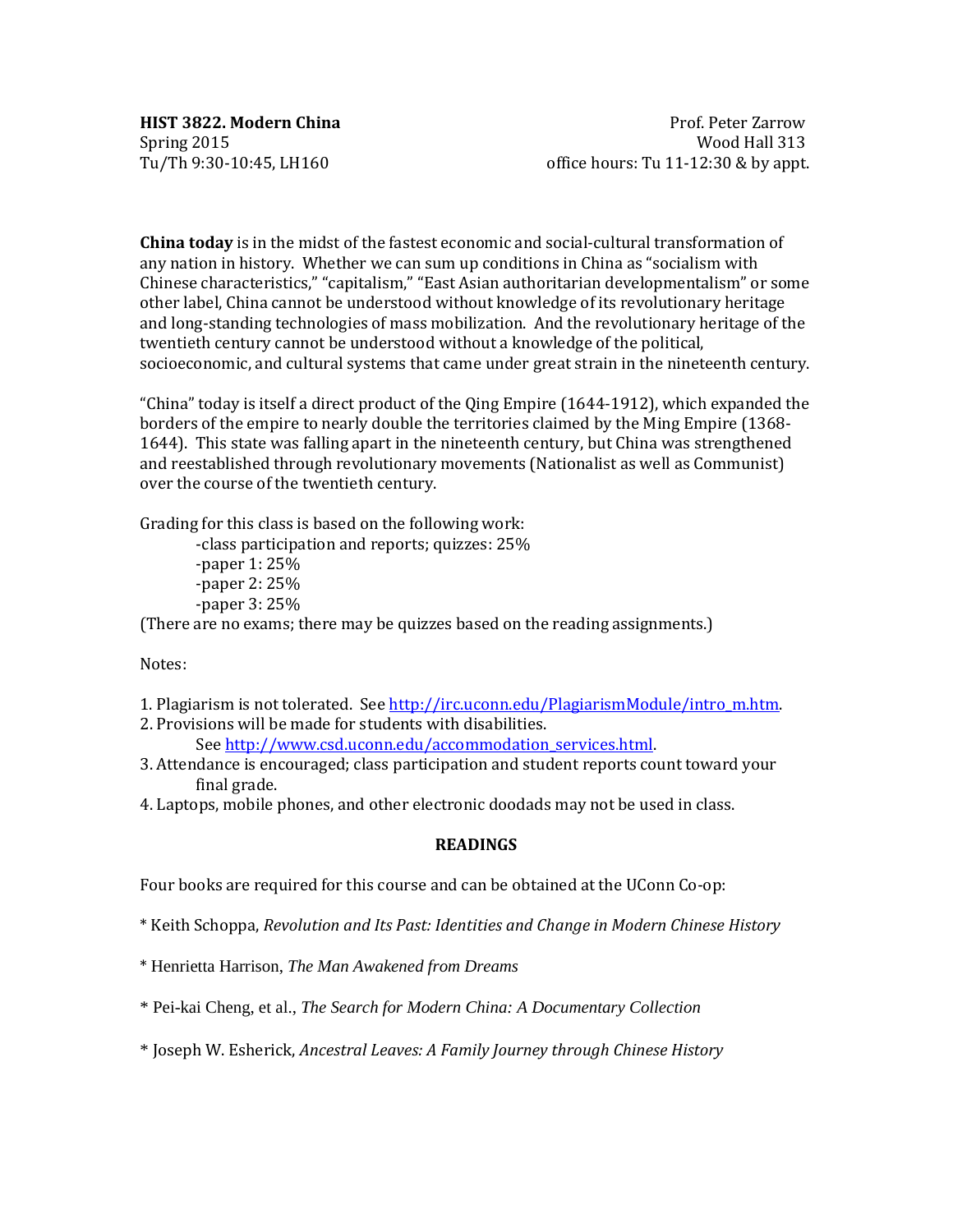## CLASS SCHEDULE

## **UNIT I: Overview – 3 weeks**

Jan. 20: introduction Jan. 22: *Lecture*: Overview 1: imperial polity & geography *Discussion*: dynastic structure & ethnic identity *Reading*: Schoppa 1-45

- Jan. 27: Overview 2: "late imperial China" (the Ming-Qing world) Discussion: Liu Dapeng, Confucianism, the Shanxi economy Harrison, 1-50
- Jan. 29: Overview 3: "domestic unrest and foreign threats": the 19th century Discussion: living Confucianism & political reform Harrison, 51-112
- Feb. 3: Overview 4: radicalism and revolution (c. 1900-1949) Discussion: economic & political decline Harrison, 113-170 Feb. 5: Overview 5: "Communist China" (1949-) Discussion: the "high Qing" (17<sup>th</sup>-18<sup>th</sup> centuries)

Cheng, 1-53

### **Unit II: The Qing world through the 19th century – 3 weeks**

Feb. 10: Qing formation, conquest, and consolidation Discussion: papers *\*\*\*paper one due: analysis of* Harrison Feb. 12: Structural problems at the end of the 18th century Discussion: into the 19th century Cheng, 54-93

Feb. 17: The Opium War (1839-42) and the mid-century rebellions Discussion: state breakdown Schoppa, 46-106 Feb. 19: The "Tongzhi Restoration": reform

Discussion: mid-19th century crises Cheng, 94-133

Feb. 24: Imperialism, Christian missionaries, and the Boxers Discussion: late Qing Schoppa, 106-124; Cheng 134-178 Feb. 26: reform, and nationalism Discussion: late Qing reformism Schoppa, 125-142; Cheng, 179-218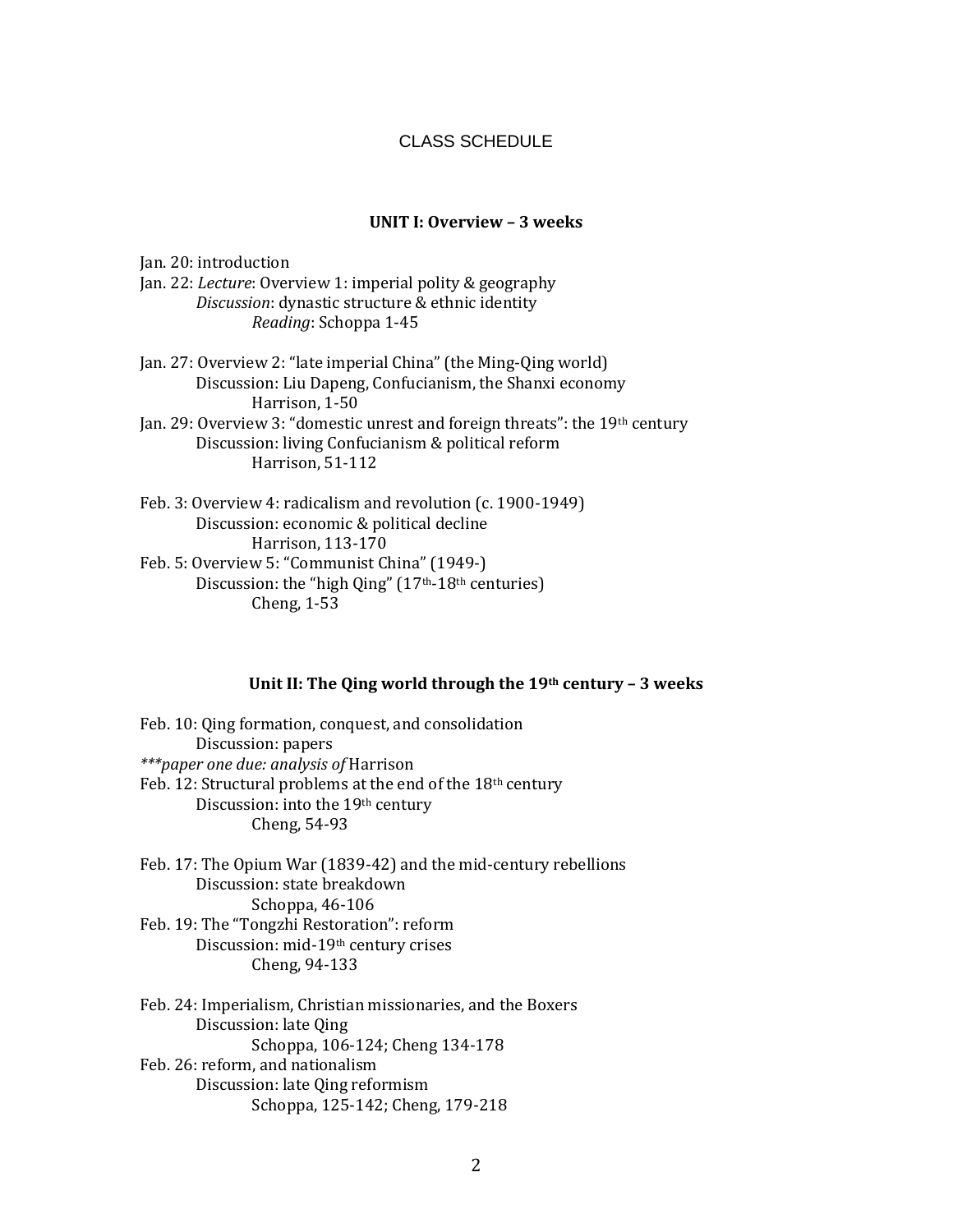#### **Unit III: 20th c: war, revolution, reform: 6 weeks**

Mar. 3: The 1911 Revolution and republicanism Discussion: fall of the Qing and the early Republic Schoppa, 125-180 Mar. 5: Establishing a Republic: politicization Discussion: New Culture movement Cheng, 219-289

Mar. 10: Warlordism, New Culture, May Fourth Discussion: growth of the CCP Schoppa, 181-240 Mar. 12: The "National Revolution" & Nanjing decade Discussion: the rise of Communism Schoppa, 241-259; Cheng, 290-317

*\*\*\*March 15-22 Spring break\*\*\**

Mar. 24-26: film: "Gate of Heavenly Peace"

Mar. 31: Communist revolution, 1949 Discussion: papers; understanding revolution Schoppa, 260-304; Cheng 342-344 \*\*\**paper two due: analysis of* Gate of Heavenly Peace Apr. 2: Consolidation of the People's Republic, and disaster Discussion: orthodoxy and dissent Schoppa, 304-345; Cheng, 362-386 & 412-436

April 7: The Great Proletarian Cultural Revolution Discussion: Maoism unleashed Schoppa 346-364; Cheng, 441-459 Apr. 9: Deng Xiaoping and the roots of reformism Discussion: modernization and democracy Schoppa, 365-389; Cheng, 493-513

Apr. 14: "Tiananmen," oppression, and modernization Discussion: the meaning of tradition today Schoppa, 390-416; Cheng, 528-536 & 547-565 Apr. 16: Taiwan; the fate of the Nationalists Discussion: Taiwan issues Schoppa, 417-439; Cheng, 350-360 & 389-393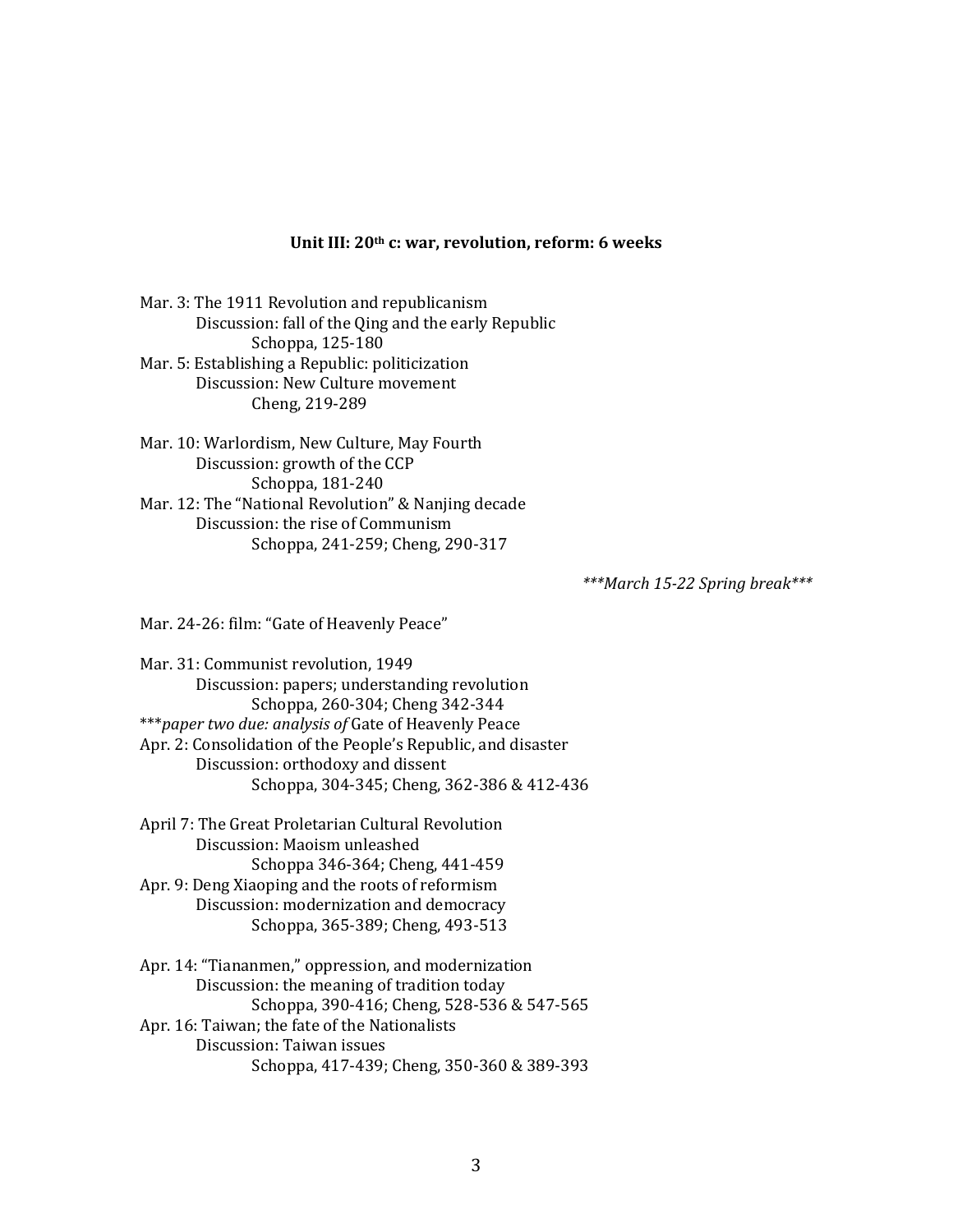# **Unit IV: Review: 2 weeks**

Apr. 21: China in the 19th century Discussion: Esherick, 1-68 Apr. 23: The late Qing Discussion: Esherick, 69-128

Apr. 28: Republican China Discussion: Esherick, 129-219 Apr. 30: Communist China Discussion: Esherick, 220-316 *\*\*\*paper three due: analysis of* Esherick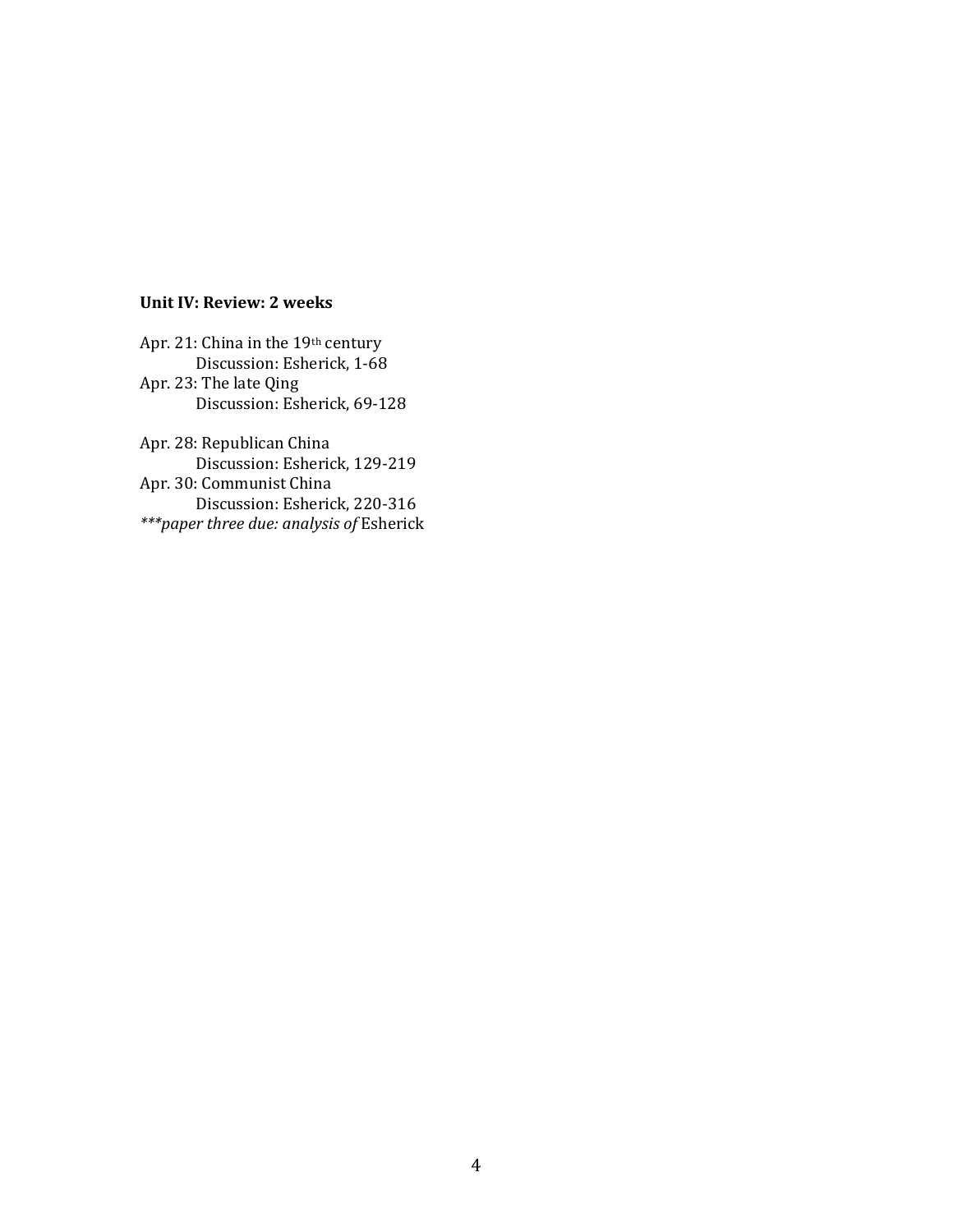## **Recommended further reading***:*

(this list is partial and idiosyncratic; categories are vague, overlapping, and arbitrary)

## 1. Qing world/late imperial China:

Timothy Brook, *The Confusions of Pleasure: Commerce and Culture in Ming China* Wm. Theodore de Bary, ed., *Self and Society in Ming Thought* Lloyd Eastman, *Family, Fields, and Ancestors: Constancy and Change in China's Social and Economic History, 1550-1949* Philip C.C. Huang, *The Peasant Economy and Social Change in North China* -----, *The Peasant Family and Rural Development in the Yangzi Delta, 1350-1988* Frederic Wakeman, Jr., *The Great Enterprise: The Manchu Reconstruction of Imperial Order in Seventeenth-Century China* Philip Kuhn, *Soulstealers: The Chinese Sorcery Scare of 1768* Susan Naquin and Evelyn S. Rawski, *Chinese Society in the Eighteenth Century* Kenneth Pomeranz, *The Great Divergence: China, Europe, and the Making of the Modern World Economy* R. Bin Wong, *China Transformed: Historical Change and the Limits of European Experience* Peter C. Perdue, *China Marches West: The Qing Conquest of Central Eurasia* Mark C. Elliott, *The Manchu Way: The Eight Banners and Ethnic Identity in Late Imperial China* -----, *Emperor Qianlong: Son of Heaven, Man of the World* Jonathan D. Spence, *The Death of Woman Wang* -----, *Emperor of China: Self-Portrait of K'ang-Hsi -----*, *Treason by the Book* Susan Mann, *Precious Records: Women in China's Long Eighteenth Century* David Johnson, Andrew J. Nathan, and Evelyn S. Rawski, eds., *Popular Culture in Late Imperial China* Evelyn S. Rawski, *The Last Emperors: A Social History of Qing Imperial Institutions* Pamela Crossley, *A Translucent Mirror: History and Identity in Qing Imperial Ideology* Benjamin A. Elman, *From Philosophy to Philology: Intellectual and Social Aspects of Change in Late Imperial China* -----, *A Cultural History of Civil Examinations in Late Imperial China* William T. Rowe, *Saving the World: Chen Hongmou and Elite Consciousness in Eighteenth-Century China* -----, *Hankow: Commerce and Society in a Chinese City, 1796-1889* -----, *Hankow: Conflict and Community in a Chinese City, 1796-1895* Susan Naquin, *Peking: Temples and City Life, 1400–1900* 2. 19th century China

Kung-chuan Hsiao, *Rural China: Imperial Control in the Nineteenth Century* Mary Clabaugh Wright, *The Last Stand of Chinese Conservatism* Frederic Wakeman, Jr., *Strangers at the Gate: Social Disorder in South China, 1839-1861* Arthur Waley, The Opium War through Chinese Eyes Jane Kate Leonard, *Controlling from Afar: The Daoguang Emperor's Management of the Grand Canal Crisis, 1824-1826*

Jonathan Spence, *God's Chinese Son: The Taiping Heavenly Kingdom of Hong Xiuquan*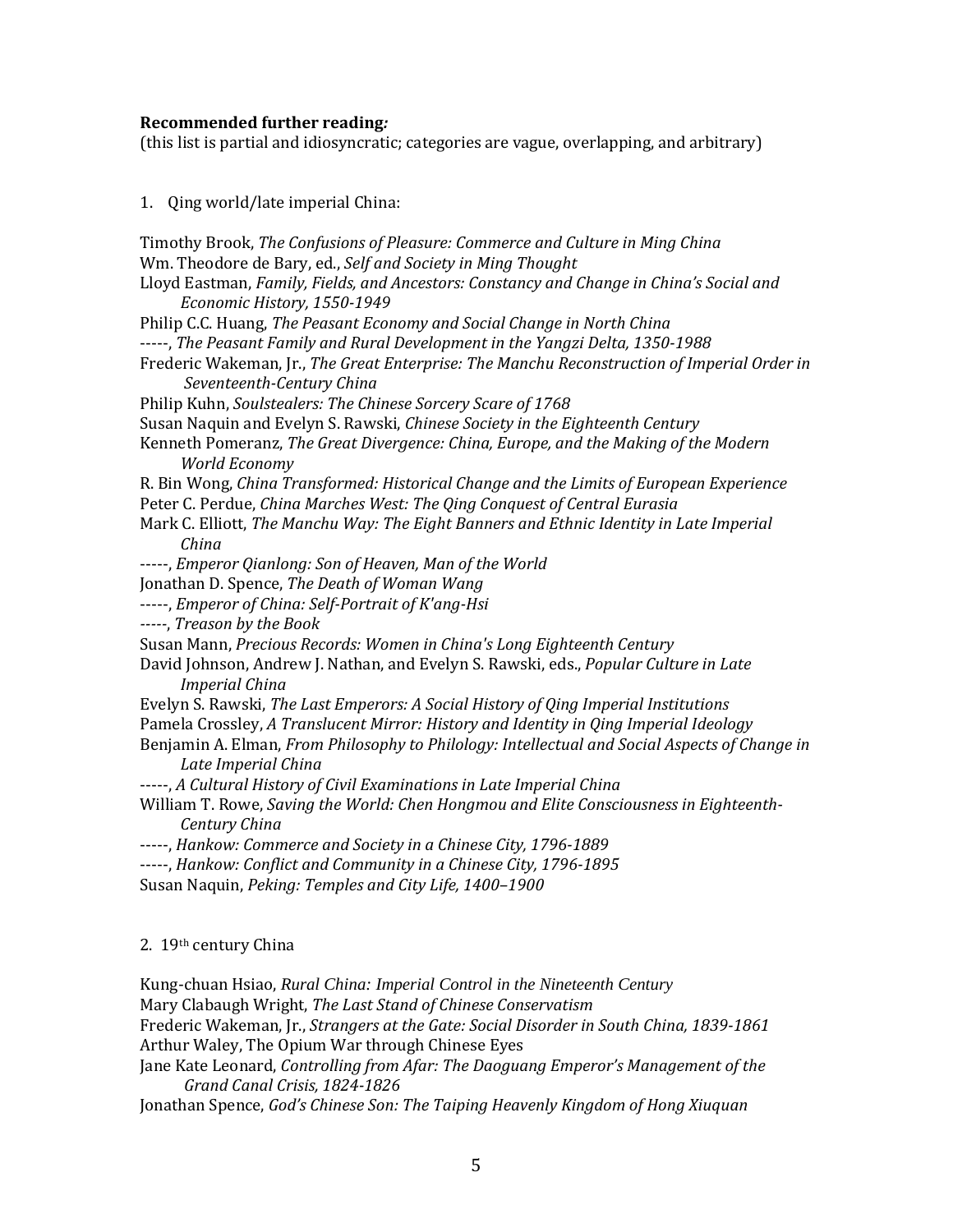- Tobie Meyer-Fong, *What Remains: Coming to Terms with Civil War in 19th Century China Hardcover*
- James L. Hevia, *English Lessons: The Pedagogy of Imperialism in Nineteenth-Century China* Philip A. Kuhn, *Origins of the Modern Chinese State*
- Elizabeth J. Perry, *Rebels and Revolutionaries in North China, 1845-1945*
- Kathryn Bernhardt, *Rent, Taxes, and Peasant Resistance: The Lower Yangzi Region, 1840- 1950*
- S. C. M. Paine, *The Sino-Japanese War of 1894-1895: Perceptions, Power and Primacy*
- Rebecca E. Karl and Peter Zarrow, eds., *Rethinking the 1898 Reform Period: Political and Cultural Change in Late Qing China*
- Joseph W. Esherick, *The Origins of the Boxer Uprising*
- Paul A. Cohen, *History in Three Keys: The Boxers as Event, Experience, and Myth*
- Mary Backus Rankin, *Elite Activism and Political Transformation in China: Zhejiang Province, 1865-1911*
- Wen-hsin Yeh, *Shanghai Splendor: Economic Sentiments and the Making of Modern China, 1843-1949*
- Meng Yue, *Shanghai and the Edges of Empires*
- Ramon Myers, *The Chinese Peasant Economy: Agricultural Development in Hopei and Shantung, 1890-1949 (Harvard University Press, 1970)*
- Loren Brandt, *Commercialization and Agricultural Development in Central and Eastern China: 1870-1937*
- David Faure, *Rural Economy of Pre-Liberation China: Trade Expansion and Peasant Livelihood in Jiangsu and Guangdong, 1870 to 1937*

3. 1900-1949

3a) background and 1911 Revolution

Jonathan Spence, *The Gate of Heavenly Peace: The Chinese and Their Revolution, 1895-1980* Joseph R. Levenson, *Confucian China and Its Modern Fate: A Trilogy*

Mary Wright, ed., *China in Revolution: The First Phase, 1900-1913*

- Joseph Esherick, *Reform and Revolution in China: The 1911 Revolution in Hunan and Hubei* Edward J. M. Rhoads, *Manchus and Han: Ethnic Relations and Political Power in Late Ch'ing* 
	- *and Early Republican China, 1861–1928*
- Michael Gasster, *Chinese Intellectuals and the Revolution of 1911: The Birth of Modern Chinese Radicalism*
- Mary Backus Rankin, *Early Chinese Revolutionaries: Radical Intellectuals in Shanghai and Chekiang, 1902-1911*
- Peter Zarrow, *China in War and Revolution 1895-1949*

-----, *Anarchism and Chinese Political Culture*

Marie-Claire Bergère, *Sun Yat-sen*

Rebecca Karl, *Staging the World: Chinese Nationalism at the Turn of the Twentieth Century*

3b) Republican/Nationalist period (to 1930s)

Rana Mitter, *A Bitter Revolution: China's Struggle with the Modern World* Henrietta Harrison, *The Making of the Republican Citizen: Political Ceremonies and Symbols in China, 1911-1929*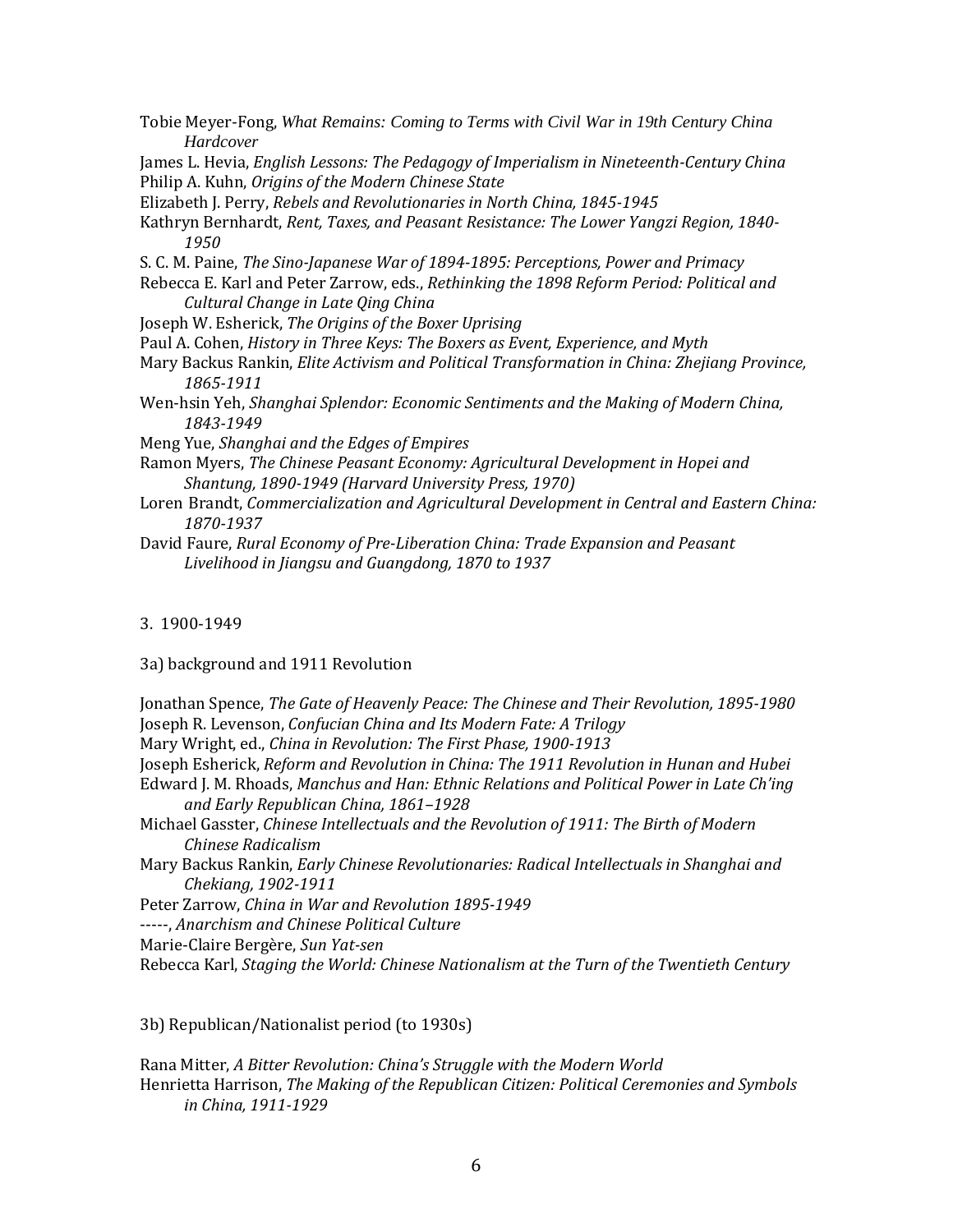Bryna Goodman, *Native Place, City, and Nation: Regional Networks and Identities in Shanghai, 1853-1937* 

Marie-Claire Bergère, *The Golden Age of the Chinese Bourgeoisie, 1911-1937* Prasenjit Duara, *Culture, Power, and the State: Rural North China, 1900-1942*  -----, *Rescuing History From the Nation: Questioning Narratives of Modern China* Arif Dirlik, *Anarchism in the Chinese Revolution* Frank Dikötter, *Things Modern: Material Culture and Everyday Life in China* Sally Borthwick, *Education and Social Change in China: The Beginning of the Modern Era* Robert Culp, *Articulating Citizenship: Civic Education and Student Politics in Southeastern China, 1912-1940* Julia C. Strauss, *Strong Institutions in Weak Polities: State Building in Republican China* Jerome B. Grieder, *Intellectuals and the State in Modern China*

Joseph W. Esherick, *Remaking the Chinese City: Modernity and National Identity, 1900-1950*

David Strand, *Rickshaw Beijing: City People and Politics in the 1920s* 

Madeleine Yue Dong, *Republican Beijing: The City and its Histories*

Janet Y. Chen, *Guilty of Indigence: The Urban Poor in China, 1900-1953*

Ruth Rogaski, *Hygienic Modernity: Meanings of Health and Disease in Treaty-Port China*

3c) warlordism; rise of Nationalists; May Fourth movement

Edward W. McCord, *The Power of the Gun: The Emergence of Modern Chinese Warlordism* Hsi-sheng Ch'i, *Warlord Politics in China, 1916-1928*

Tse-tsung Chow, *The May Fourth Movement: Intellectual Revolution in Modern China* 

Vera Schwarcz, *The Chinese Enlightenment: Intellectuals and the Legacy of the May Fourth Movement of 1919*

Yüsheng Lin, *The Crisis of Chinese Consciousness: Radical Anti-traditionalism in the May Fourth Er*a

Jeffrey Wasserstrom, *Student Protests in Twentieth-Century China: The View from Shanghai* Timothy B. Weston, *The Power of Position: Beijing University, Intellectuals, and Chinese Political Culture, 1898-1929*

John Fitzgerald, *Awakening China: Politics, Culture, and Class in the Nationalist Revolution* Lloyd Eastman, *The Abortive Revolution: China under Nationalist Rule, 1927-1937*

Edmund Fung, *In Search of Chinese Democracy: Civil Opposition in Nationalist China, 1929- 1949*

Elizabeth J. Perry, *Shanghai on Strike: The Politics of Chinese Labor*

-----, *Patrolling the Revolution: Worker Militias, Citizenship, and the Modern Chinese State* Frederic Wakeman Jr., *Policing Shanghai, 1927-1937*

-----, *The Shanghai Badlands: Wartime Terrorism and Urban Crime, 1937-1941*

Emily Honig, *Sisters and Strangers: Women in the Shanghai Cotton Mills, 1919-1949*

Gail Hershatter, *The Workers of Tianjin, 1900-1949*

Henrietta Harrison, *The Man Awakened from Dreams: One Man's Life in a North China Village, 1857-1942*

Andrew D. Morris, *A History of Sport and Physical Culture in Republican China* Thomas G. Rawski, *China's Republican Economy: An Introduction*

-----, *Economic Growth in Prewar China* 

3d) gender, women's history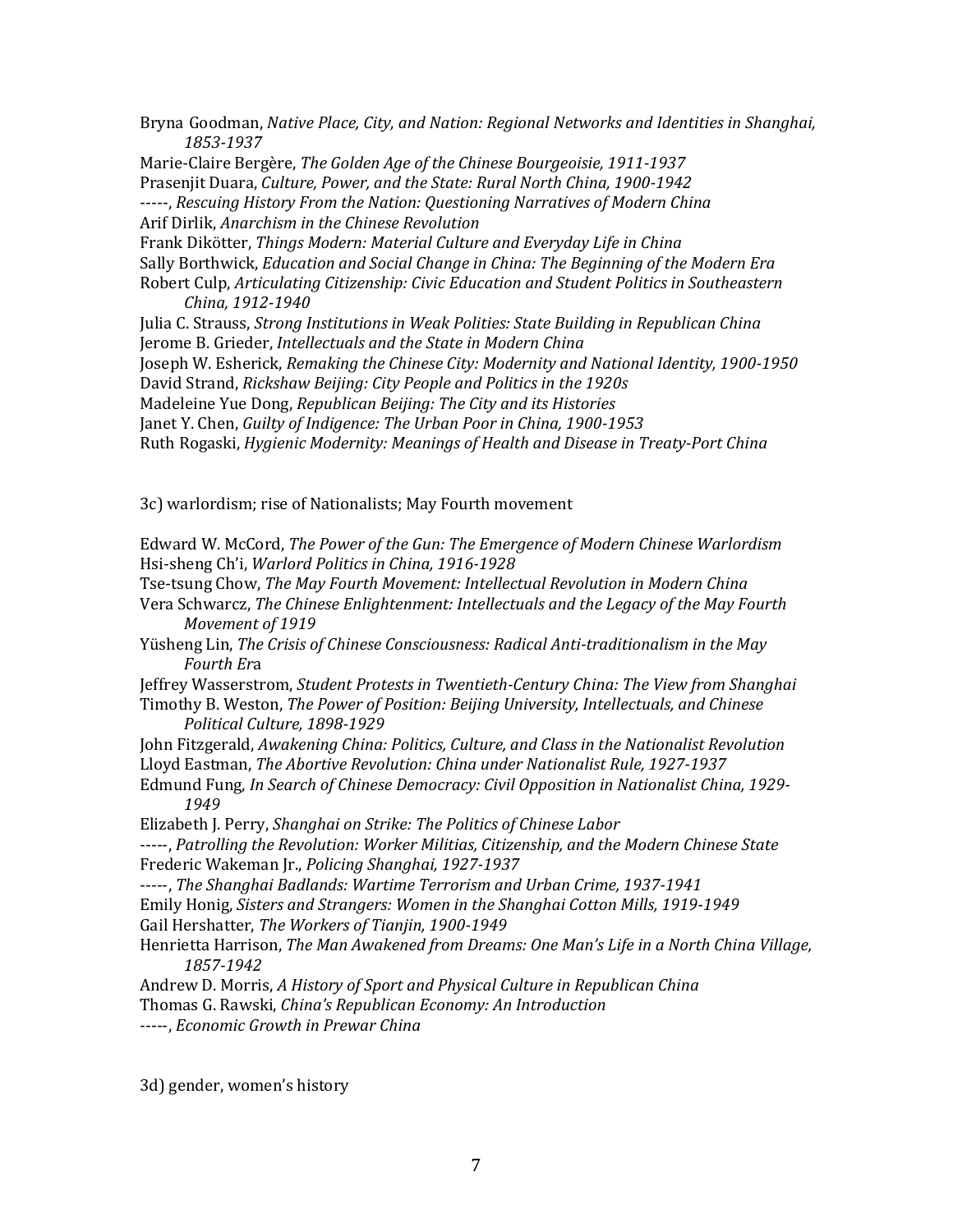Elisabeth Croll, *Feminism and Socialism in China* 

Ono Kazuko, *Chinese Women in a Century of Revolution, 1850-1950*

- Mechthild Leutner and Nicola Spakowski, eds., *Women in China: The Republican Period in Historical Perspective*
- Christina Gilmartin, *Engendering the Chinese Revolution: Radical Women, Communist Politics, and Mass Movements in the 1920s*
- Gail Hershatter, *Dangerous Pleasures: Prostitution and Modernity in Twentieth-Century Shanghai*
- Wang Zheng, *Women in the Chinese Enlightenment*
- Haiyan Lee, *Revolution of the Heart: A Genealogy of Love in China, 1900-1950*
- Eugenia Lean, *Public Passions: The Trial of Shi Jianqiao and the Rise of Popular Sympathy in Republican China*

3e) Pacific War (1937-45) and Communist Revolution (1930s-1949)

Hsi-sheng Ch'i, *Nationalist China at War: Military Defeats and Political Collapse, 1937-1945* James C. Hsiung and Steven I. Levine, eds., *China's Bitter Victory: The War with Japan, 1937-*

- *1945*
- David P. Barrett and Larry N. Shyu, eds., *China in the Anti-Japanese War, 1937-1945: Politics, Culture, and Society*
- -----, *Chinese Collaboration with Japan, 1932-1945*
- Hans J. van de Ven, *War and Nationalism in China, 1925-1945*
- Timothy Brook, *Collaboration: Japanese Agents and Local Elites in Wartime China*
- Lucien Bianco, *Peasants Without the Party: Grass-roots Movements in Twentieth-Century China*
- -----, *Origins of the Chinese Revolution*
- Arif Dirlik, *The Origins of Chinese Communism*
- Hans van de Ven, *From Friend to Comrade: The Founding of the Chinese Communist Party, 1920-1927*
- Wen-hsin Yeh, *Provincial Passages: Culture, Space, and the Origins of Chinese Communism* Harold R. Isaacs, *The Tragedy of the Chinese Revolution*
- Kathleen Hartford and Steven M. Goldstein, eds., *Single Sparks: China's Rural Revolutions*
- Raymond Wylie, *The Emergence of Maoism: Mao Tse-tung, Ch'en Po-ta, and the Search for Chinese Theory, 1935-1945*
- Brantly Womack, *The Foundations of Mao Zedong's Political Thought, 1917-1935*
- Yung-fa Chen, *Making Revolution: The Communist Movement in Eastern and Central China, 1937–1945*
- David Goodman, *Social and Political Change in Revolutionary China: The Taihang Base Area in the War of Resistance to Japan, 1937-1945*
- Ralph Thaxton, *Salt of the Earth: The Political Origins of Peasant Protest and Communist Revolution in China*

Odoric Wou, *Mobilizing the Masses: Building Revolution in Henan*

- Chongyi Feng and David Goodman, eds., *North China at War: The Social Ecology of Revolution, 1937-1945*
- Tony Saich and Hans van de Ven, eds., *New Perspectives on the Chinese Communist Revolution*
- Chalmers Johnson, *Peasant Nationalism and Communist Power: The Emergence of Revolutionary China, 1937-1945*